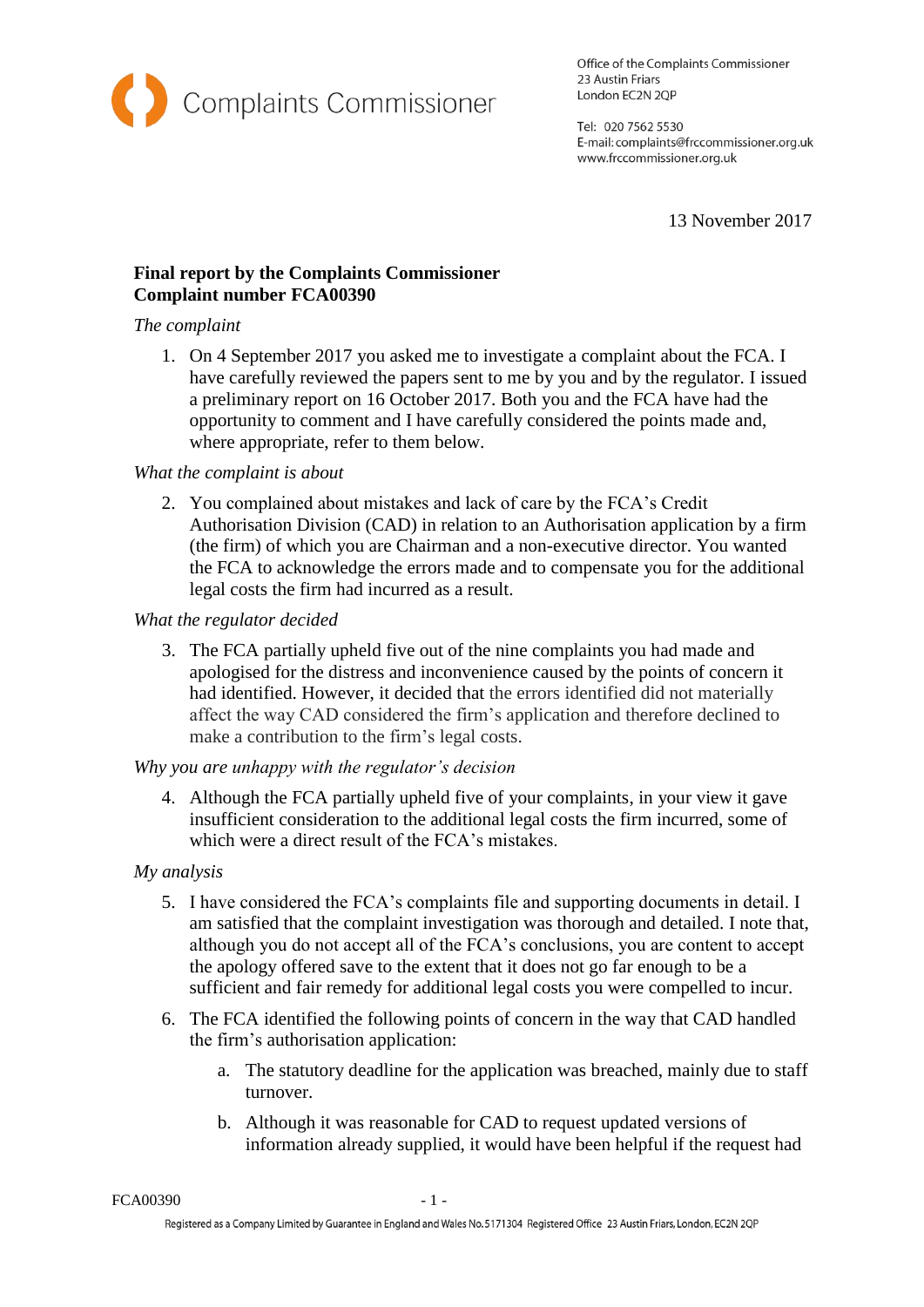included an explanation of the context in which the information was being re-requested.

- c. It might have been smoother to have had a specific handover document for transition between case officers (but all the relevant materials were available on the FCA's systems).
- d. The firm was incorrectly told that files were misplaced.
- e. Although it was not necessarily unreasonable to request information with a very short deadline, having done so CAD should have acknowledged receipt of the information more quickly than it did.
- f. There were errors in the 'minded to refuse' (MTR) letter to the firm (although the FCA did not consider these had any material impact).
- g. There were a number of errors in the CAD Recommendation Paper to RTC, including new allegations, and incorrect calculations by a case officer. (The FCA considered any effect of these errors to be minimal although the complaint response said that it would have been "preferable" to include all allegations in the MTR.)
- h. There was an incorrect statement in the Warning Notice.
- i. There was an 'unfortunate' error in an email to you from CAD about the RDC process, which gave the impression that CAD assumed pre-emptively that it would find further breaches by the firm (although the FCA considered that it was clear from the context that no such pre-emptive judgments had been made and it did not uphold this complaint).
- 7. It is apparent that some of these points of concern might be regarded as more serious than others. For example, the FCA highlighted its continued failure to meet statutory deadlines in its published report of performance against its Service Standards in November 2016. I am also concerned by evidence of a lack of regard for procedural fairness, for example not including all allegations in the MTR.
- 8. I would also have expected the FCA complaint response to have included some information about what internal steps it would be taking to give feedback to the CAD team about the errors identified to help ensure improved performance. I consider that it would have been helpful, and reassuring to you, if the FCA had done so.
- 9. I am also not clear why some of the complaints you made were not fully upheld. For example, under complaint 2 the FCA accepted that you were incorrectly told that documents were misplaced, and under complaint 5 the FCA accepted all the errors you had pointed out in the MTR letter. The rationale for the latter appears to be that the Complaints Team did not think the firm was materially affected by the errors. However, that does not alter the fact that your complaint was made out.
- 10. Furthermore, I note that the FCA's complaint response accepts that these errors (complaint 5) "should not have occurred and more care should have been taken", and in one case accepts that this would have enabled the firm to avoid "having to take the time to correct this point".